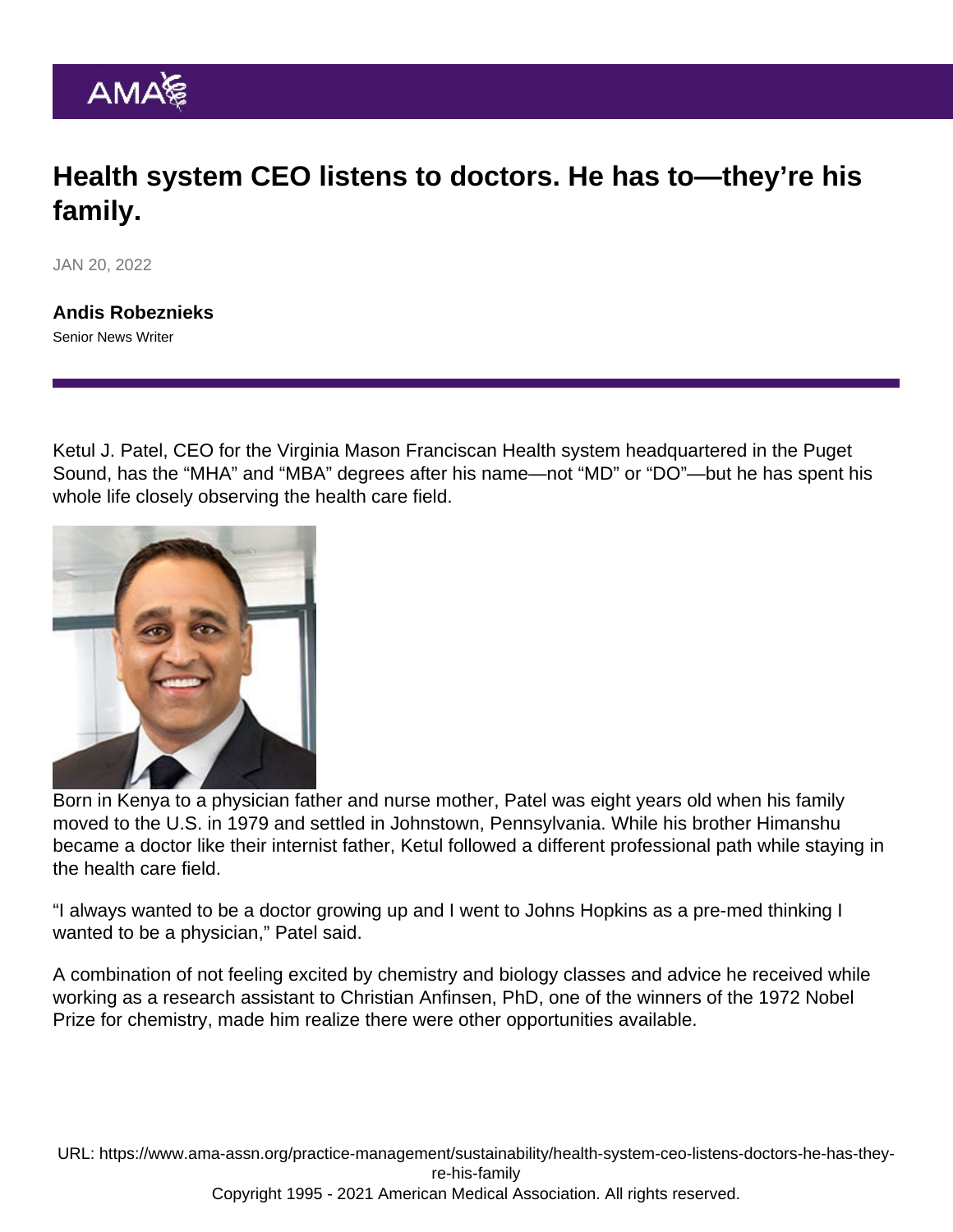"One piece of advice he gave me was: Always follow where you think your skills are going to lend best," Patel recalled, adding that, after taking graduate-level health administration classes as an undergrad, "I just found my way in that path."

That path has taken him to Seattle and Virginia Mason Franciscan Health (VMFH)—an [AMA Health](https://www.ama-assn.org/amaone/ama-health-system-program) [System Program](https://www.ama-assn.org/amaone/ama-health-system-program) member.

In addition to being the CEO of VMFH, Patel is also the Pacific Northwest division president of VMFH's parent company, CommonSpirit Health, which was formed though the alignment of Dignity Health and Catholic Health Initiatives (CHI). He was working as the CEO of CHI Franciscan Health in Tacoma when CHI Franciscan and Virginia Mason merged and he shared the VMFH CEO role with [Gary Kaplan, MD](https://www.ama-assn.org/delivering-care/patient-support-advocacy/qa-what-s-next-dr-gary-kaplan-after-stepping-down-ceo), until December 2021.

"When I came to CHI Franciscan in 2015, it was a very strong community hospital system, which had more than 1,000 physician and non-physician providers, and had tremendous geographic scale," Patel said. "Anchored in Tacoma, we reach all the way into the Olympic Peninsula, and into the shadows of Seattle—but not into Seattle."

In December, the Leapfrog Group named the Virginia Mason Medical Center one of the top 149 hospitals in the nation for excellence in patient safety and quality of care based on medication safety, surgical outcomes, infection rates and other similar metrics. In the fall, Leapfrog gave the facility an "A" grade for hospital safety for the 20th consecutive time. Four of the system's other hospitals also received consecutive "A" grades.

Virginia Mason's history as a quality leader and its geographic location made it an attractive collaborator for CHI Franciscan in joint ventures that eventually led to the merger and the creation of the 11-hospital system with more than 300 sites of care.

"We felt that we needed to have a partner in the greater Seattle Metro area and there's no other system that, in my view, was better than Virginia Mason—exceptionally strong quality outcomes, exceptionally strong safety outcomes," Patel said.

"Their patient experience journey and story were like no other that I've seen in my career," he added. "And, obviously, having geographic presence in downtown Seattle was truly significant for us."

## Physicians have always had his ear

Through it all, he's had his parents and his brother, now the head of adult cardiac surgery for the University of Michigan Health System, offering guidance.

URL: [https://www.ama-assn.org/practice-management/sustainability/health-system-ceo-listens-doctors-he-has-they](https://www.ama-assn.org/practice-management/sustainability/health-system-ceo-listens-doctors-he-has-they-re-his-family)[re-his-family](https://www.ama-assn.org/practice-management/sustainability/health-system-ceo-listens-doctors-he-has-they-re-his-family)